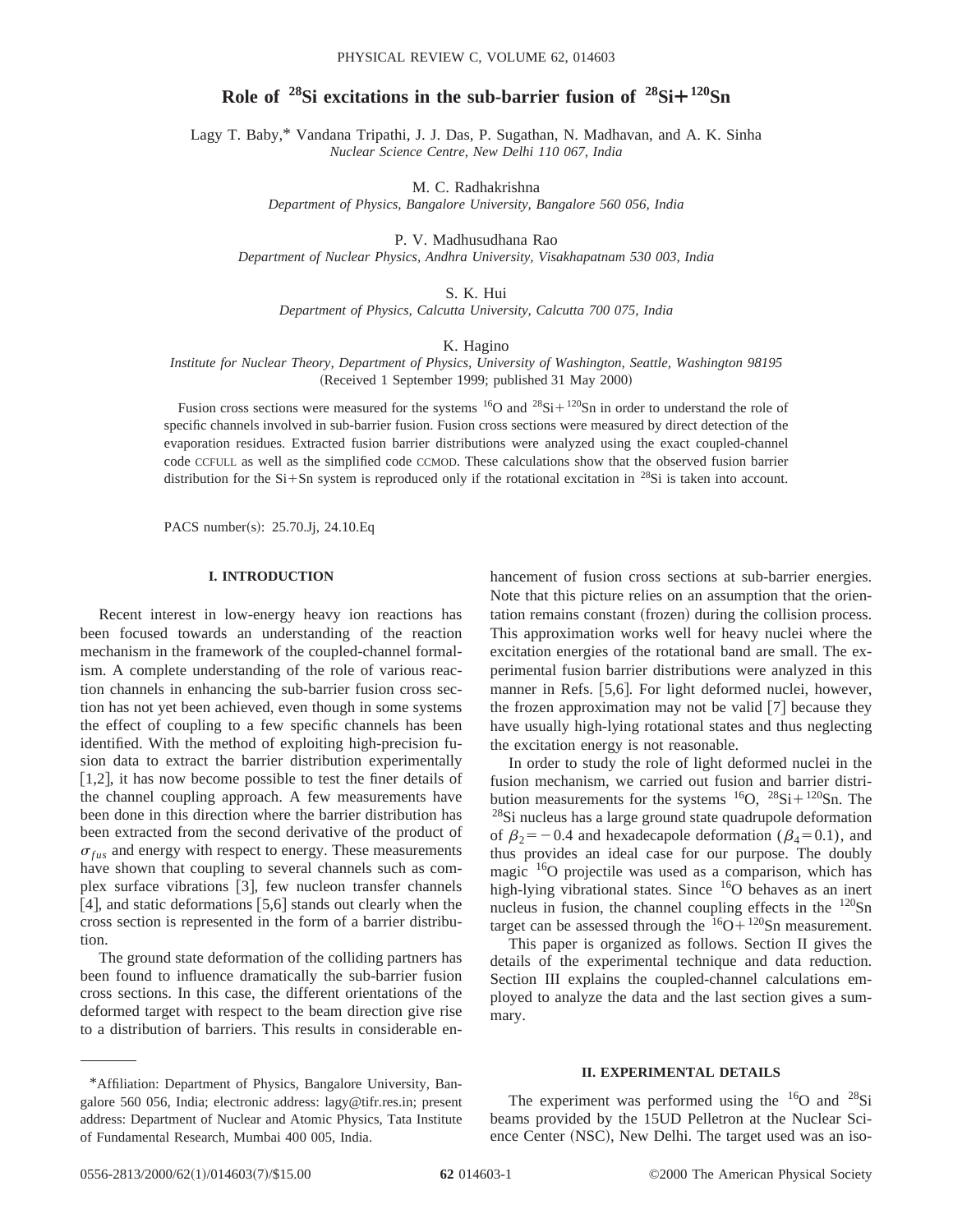

TOF(Arb. Units)

FIG. 1. A two-dimensional plot for  ${}^{28}\text{Si}+{}^{120}\text{Sn}$  at a beam energy of 115 MeV. The *X* axis is the time of flight and *Y* axis is the total energy of the residues. The marked area represents the evaporation residues.

topically enriched (98%) 50  $\mu$ g/cm<sup>2</sup> <sup>120</sup>Sn foil with a 15  $\mu$ g/cm<sup>2</sup> carbon backing. In these measurements we have used pulsed beams of  $16$ O and  $28$ Si with repetition rates of 4  $\mu$ sec and 2  $\mu$ sec, respectively. Fusion excitation function measurements were carried out at laboratory energies from 50 to 68 MeV in 0.5 MeV steps for the  $O+Sn$  system and from 95 to 125 MeV in  $0.75-1$  MeV steps for the  $Si+Sn$ system. The experiment was performed using the recoil mass separator HIRA (Heavy Ion Reaction Analyzer) [8] at NSC. The evaporation residues were focused at the focal plane of HIRA after dispersing them according to their  $m/q$  values. A position sensitive 50 mm $\times$ 50 mm silicon strip detector was used to detect the evaporation residues (ERs) at the focal plane of HIRA. The flight time of residues through HIRA were around 3  $\mu$ sec and 1.5  $\mu$ sec, respectively, for the two cases. A time of flight between the rf signal and focal plane timing along with the total energy of the residues was helpful in getting a very good suppression of the background. A twodimensional spectrum of time of flight vs total energy of the ER is shown in Fig. 1 where the good separation between the ERs and background is clearly seen. Four silicon surface barrier detectors were used for exact monitoring of the beam and also for normalization. These detectors were kept at an out of plane angle of 20° with respect to the beam direction, giving a reaction angle of 28°. At this forward angle the elastic cross section was taken to be fully Rutherford. A thin carbon foil of  $\approx$  5  $\mu$ g/cm<sup>2</sup> was inserted at a distance of  $\sim$  10 cm away from the target in the direction of the residues so that the charge state of the residue shifted due to internal conversion is re-equilibrated. For the measurement of evaporation residue cross section, the HIRA solid angle was set at 5 msr. The ER cross section was measured with HIRA at 0° with respect to the beam direction.

In the measurement of the fusion cross section, the evaporation residue cross section was taken to be equal to the total fusion cross section since the fission contribution in this energy region is negligible. The residue cross section was obtained from the measured ER yield using the expression



FIG. 2. Fusion excitation function (top) and barrier distribution (bottom) for  ${}^{16}O+{}^{120}Sn$ . The results of the simplified coupledchannel calculations are also shown (solid line). The dotted line gives the prediction of the one-dimentional barrier penetration model.

$$
\sigma_{fus} = \frac{1}{\epsilon} \left( \frac{Y_R}{Y_M} \right) \left( \frac{d\sigma}{d\Omega} \right)_R \Omega_M, \tag{1}
$$

where  $\epsilon$  is the average HIRA efficiency,  $Y_R$  is the yield of the evaporation residues,  $Y_M$  is the monitor counts,  $(d\sigma/d\Omega)_R$  is the Rutherford cross section in the laboratory system, and  $\Omega_M$  is the solid angle subtended by the monitor detector. The error in the measured cross section includes the uncertainty in the estimated HIRA efficiency which is around 10%. It has been shown that the measured efficiency of the rms agrees well with the calculated efficiency  $[9,10]$ from the PACE  $[11]$  distributions. Hence the average HIRA efficiency  $\epsilon$  used in Eq. (1) was estimated from the measured charge state and energy distributions of the residues along with the energy and angular distribution predicted by the Monte Carlo code PACE. The efficiency of HIRA for the  $Si+Sn$  system was 6.5% and that for the O+Sn system was 3.5%. Variation in the  $\epsilon$  over the range of beam energies considered was found to be very small and has been therefore treated as energy independent. The barrier distribution was extracted from the fusion excitation function as the second derivative of  $E\sigma_{fus}$  with respect to the energy [1]. The second derivative was calculated using a point difference method as given below. The barrier distribution is defined at energy  $(E_1 + 2E_2 + E_3)/4$  as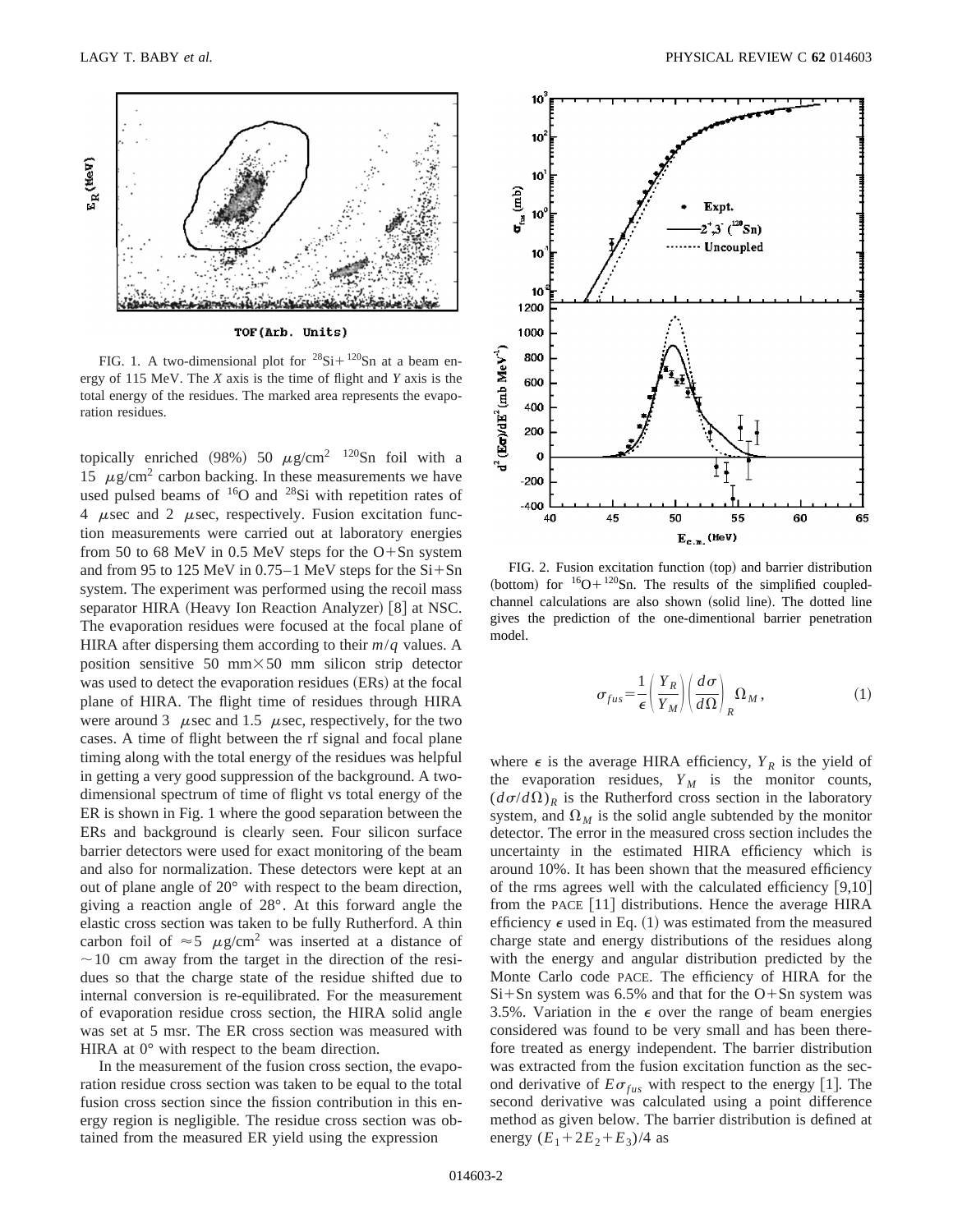## ROLE OF <sup>28</sup>Si EXCITATIONS IN THE SUB-BARRIER ... PHYSICAL REVIEW C **62** 014603

TABLE I. The deformation parameters, excitation energies, and the multipolarities of the states of different nuclei used in the coupled-channel calculations.

| Nuclei     | $J^{\pi}$ | $E_x$ (MeV) | β        |  |
|------------|-----------|-------------|----------|--|
| $^{28}$ Si | $2^{+}$   | 1.78        | $-0.407$ |  |
|            | $4^+$     | 4.67        |          |  |
| $120$ Sn   | $2^+$     | 1.17        | 0.107    |  |
|            | 37        | 2.40        | 0.15     |  |

$$
\frac{d^2(E\sigma_{fus})}{dE^2} = 2\left(\frac{(E\sigma_{fus})_3 - (E\sigma_{fus})_2}{E_3 - E_2}\right) - \frac{(E\sigma_{fus})_2 - (E\sigma_{fus})_1}{E_2 - E_1}\right)\left(\frac{1}{E_3 - E_1}\right), \quad (2)
$$

where  $(E\sigma_{fus})$ *i* are evaluated at energies  $E_i$ . A  $\Delta E$  of 2 MeV (lab) was used for the oxygen system and 2.5 MeV (lab) for the silicon system to obtain the second derivative. Here  $\Delta E$  is the energy step taken for extracting the second derivative. The statistical error  $\delta_c$  associated with the second derivative at energy *E* was calculated using the equation

$$
\delta_c = \left(\frac{E}{\Delta E^2}\right) \left[ \left(\delta \sigma_{fus}\right)_1^2 + 4\left(\delta \sigma_{fus}\right)_2^2 + \left(\delta \sigma_{fus}\right)_3^2 \right]^{1/2},\tag{3}
$$

where  $(\delta \sigma_{fus})_i$  are the absolute errors in the cross sections. Since  $\delta_c$  is proportional to the value of  $\sigma_{fus}$ , for cross sections measured with a fixed percentage error, the barrier distribution becomes less defined at higher energies where the cross sections are high.

The measured cross sections and the barrier distribution for the  $O+Sn$  system and  $Si+Sn$  system are shown in Fig. 2  $(see also Fig. 4, below). As seen in the figure, the barrier$ distribution for  $O+Sn$  system shows a broad single peak with some fluctuations seen at the highest energies. In the case of  $Si + Sn$ , the barrier distribution shows a multiple peak structure with larger fluctuations at the highest energies in comparison to the  $O+Sn$  case. The negative values seen in the barrier distribution around 90 MeV could be due to an error in the measured cross section which was not accounted for in the present case.

### **III. RESULTS AND ANALYSIS**

We employed the coupled-channel formalism to analyze the data. Simplified coupled-channel calculations  $[12,13]$ were first performed for the  $16O+120$ Sn reaction using a modified version of the code CCMOD  $[14]$ . Here, the fusion



FIG. 3. Fusion excitation function and barrier distribution for  $16O+120$ Sn. The results of the exact coupled-channel calculations with coupling up to one-phonon, two-phonon, and three-phonon states of Sn are shown. The results of the two-phonon and threephonon couplings are almost overlapping.

cross section is calculated assuming the Hill-Wheeler  $[15]$ form for the transmission coefficient through a parabolic barrier. The coupled Schrödinger equations are solved using the following approximations. First, the finite excitation energy of the internal degrees of freedom is ignored. In the second approximation, the relative and intrinsic parts in the coupling interaction are separated in the adiabatic limit, where it is assumed that the intrinsic structure of the nuclei is not disturbed by the relative motion. Having done this, the coupling matrix is diagonalized and the weight factors for each of the new barriers are determined at the position of the uncoupled barrier. The inelastic coupling strengths are calculated using

$$
F_{inel}(r) = \frac{\beta_{\lambda}}{\sqrt{4\pi}} \left[ -R\frac{dV_n(r)}{dr} + \frac{3Z_1Z_2e^2}{(2\lambda+1)} \frac{R^{\lambda}}{r^{\lambda+1}} \right], \quad (4)
$$

where  $\beta_{\lambda}$  is the deformation parameter with multipolarity  $\lambda$ . The first term gives the excitations due to nuclear part and

TABLE II. The potential parameters for the two systems used in the coupled-channel calculations.

| System               | $V_h$ (MeV) | $R_h$ (fm) | $\hbar \omega$ (MeV) | $a_0$ (fm) | $V_0$ (MeV) | $r_0$ (fm) |
|----------------------|-------------|------------|----------------------|------------|-------------|------------|
| $^{28}Si + ^{120}Sn$ | 85.89       | 11.04      | 4.35                 | 0.667      | 250         | 1.07       |
| $16O+120Sn$          | 50.41       | 10.73      | 4.37                 | 0.648      | 167         | 1.10       |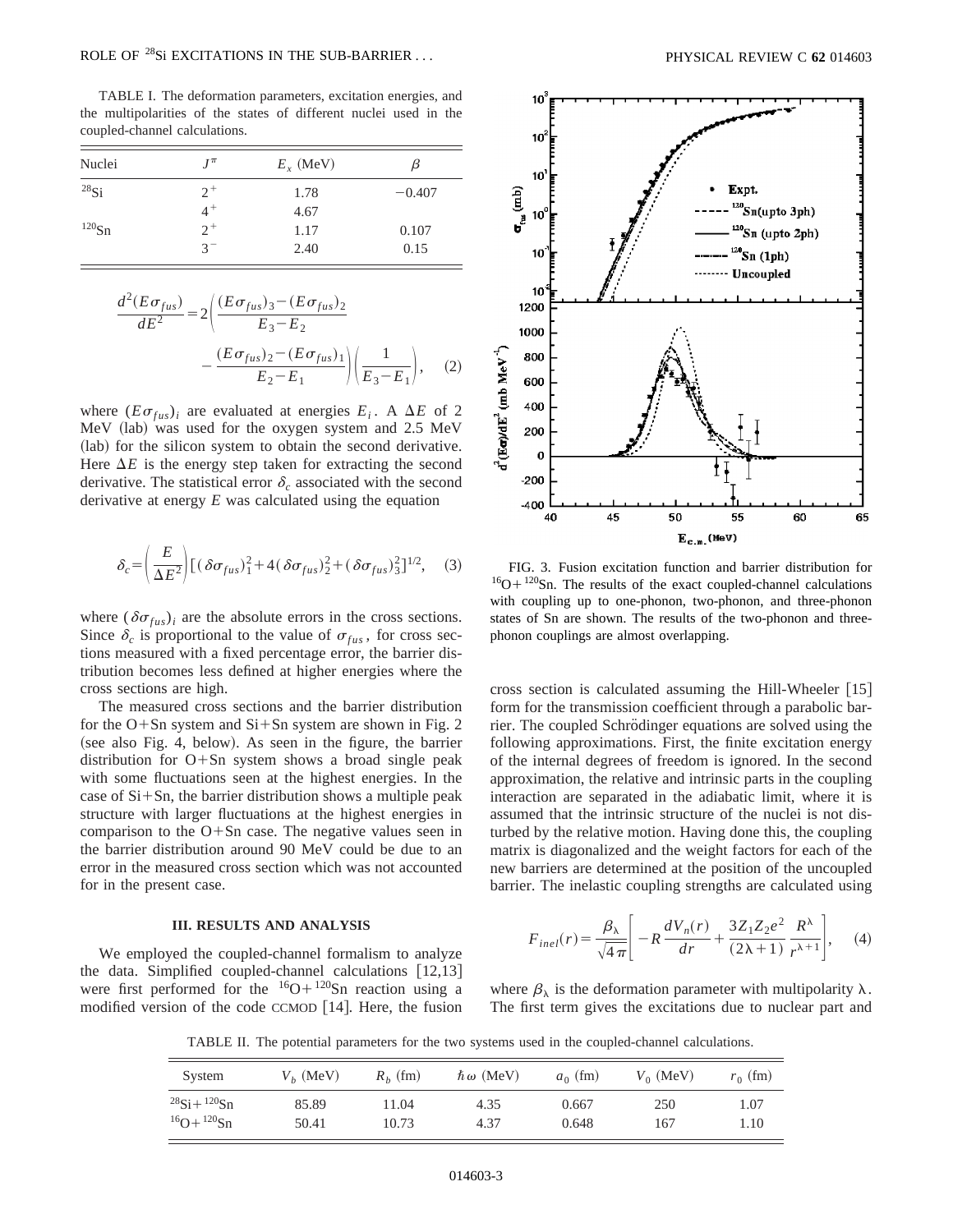

FIG. 4. Fusion excitation function and barrier distribution for  $28Si + 120Sn$  with the results of the exact coupled-channel calculations. For the target nucleus, phonons included are  $2^+$  and  $3^-$ . The rotational states of <sup>28</sup>Si coupled are the  $0^+, 2^+, 4^+$  states. The dashdotted line represents the coupling of rotational states of Si along with the one-phonon states of Sn whereas the solid line shows the additional coupling to two-phonon states. Dashed line shows the case where <sup>28</sup>Si was considered inert.

the second term gives the contribution of Coulomb excitation. The ion-ion potential used in the calculations was a Woods-Saxon parametrization of the Akyüz-Winther potential [16]. The  $\beta_2, \beta_3$  values were taken from the literature  $[17,18]$  and are given in Table I. The results of the calculations, which included the  $2^+,3^-$  states of  $^{120}Sn$ , are shown in Fig. 2. Excitations in  $^{16}O$  were not included in the calculations, since its excitations only lead to a renormalization of the bare potential due to its high-lying character  $[19,20]$ . The nuclear potential was adjusted slightly so that the position of the barrier matches with the measured distribution. In calculating the second derivative the energy step used was same as that of the experimental distribution. Although these calculations reproduce the data reasonably well, there is some discrepancy in the fusion barrier distribution at energies smaller than 49 MeV.

Exact coupled-channel calculations were then performed for this system using the code CCFULL  $[21]$ . This program includes the couplings to full order and thus does not introduce the expansion of the coupling potential. The isocentrifugal approximation is used in the program where one can replace the angular momentum of the relative motion in each channel by the total angular momentum. The finite excitation energies of the intrinsic motions are taken into account. The



FIG. 5. Fusion excitation function and barrier distribution for  $28Si + 120Sn$ . The solid line shows the result of the simplified calculation where Si was considered as frozen, including coupling to the  $2^{\dagger}$ , 3<sup>-</sup> states of Sn. The dashed line is for the case where only the vibrational states of Sn were considered.

program uses the ingoing wave boundary condition inside the Coulomb barrier. The nuclear form factor used is a deformed Woods-Saxon form factor, which includes all order coupling. Coulomb excitation is also included in the coupling matrix element. The relevant parameters of the potential used in the calculation are given in Table II. These parameters were adjusted to nearly match the potential parameters used in the simplified calculation.

The results of the exact calculations are shown in Fig. 3. The dashed line in Fig. 3 is the CCFULL calculation which includes the one-phonon  $2^+,3^-$  states of <sup>120</sup>Sn. It gives an improved agreement with the data. We found that the calculation including coupling up to two-phonon states of  $^{120}Sn$ gives a good fit to both the barrier distribution and the excitation function. The results are shown by the solid line in Fig. 3. The states included in these calculations were  $(2^+, 3^-, 2^+ \otimes 2^+, 2^+ \otimes 3^-)$ , and  $3^- \otimes 3^-$ ). Further inclusion of three-phonon states did not significantly alter the calculated barrier distribution (Fig. 3). From these results it is clear that the principal enhancement mechanism in this system is the coupling to the double-phonon states of  $120$ Sn. In the calculations including two- or three-phonon states in Sn, a pure vibrational model was assumed and hence the energy of these states was taken to be twice or thrice the energy of the one-phonon state.

Using the coupling scheme established for the above re-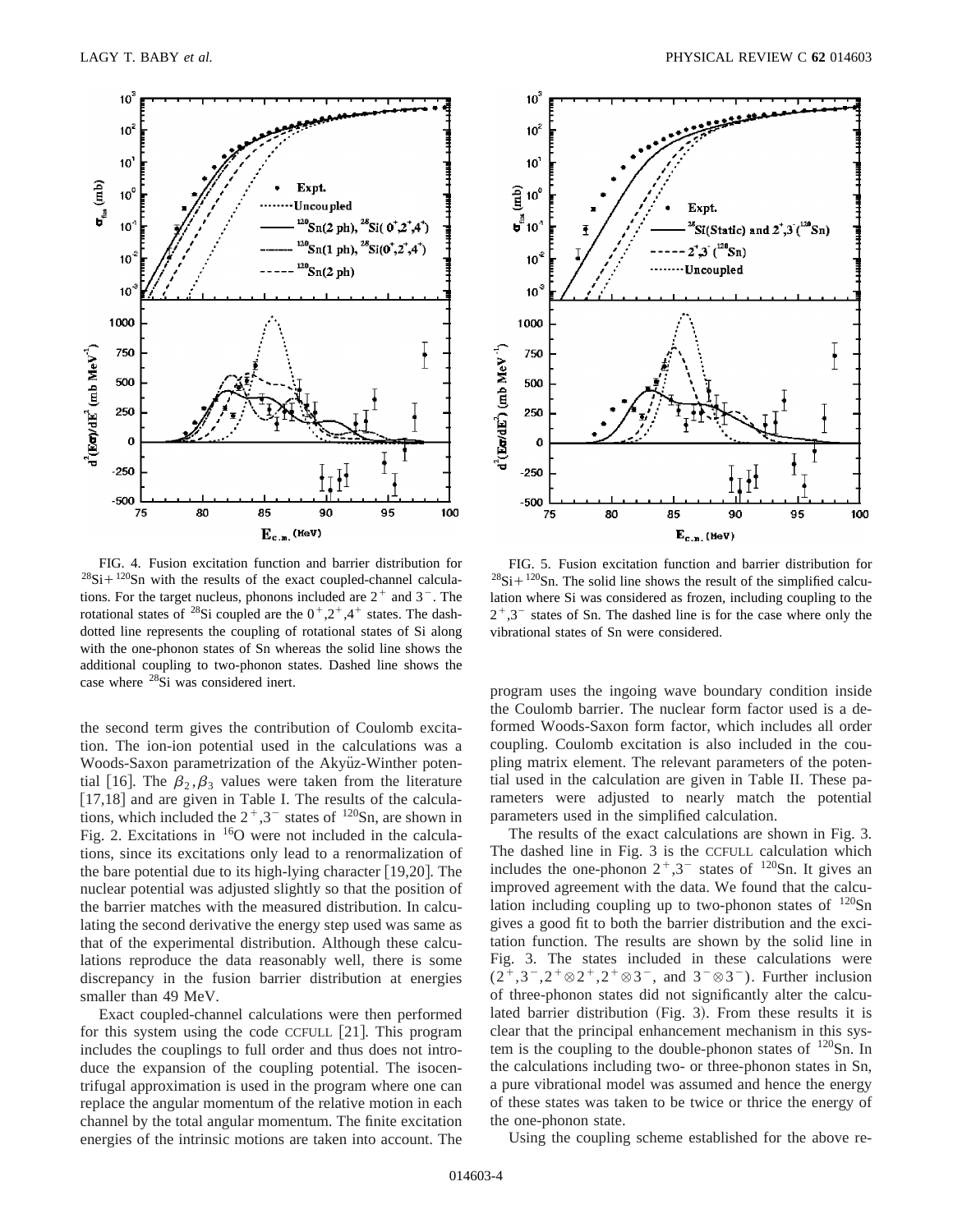

FIG. 6. Fusion excitation function and barrier distribution for  $28Si + 120Sn$ . Results of the exact calculations where the vibrational states of the target up to one-phonon (dashed line) and two-phonon (dash-dotted line) states were included along with the  $0^{\degree}$ ,  $2^{\degree}$  rotational states of <sup>28</sup>Si.

action, we next analyzed the  $^{28}Si + ^{120}Sn$  system. We first assumed 28Si to be inert. The calculation was performed using the code CCFULL and the single- and double-phonon states in <sup>120</sup>Sn were included. The result of such a calculation underpredicts the cross section by a large amount and the shape of the barrier distribution is not in agreement with the measured distribution  $(Fig. 4)$ . This clearly shows that there exists a strong enhancement mechanism other than coupling to states of 120Sn and points towards the need to perform calculations including 28Si. Since silicon shows rotational structure  $[22]$ , the rotational states of silicon were coupled in the next calculations. But the way of treating a deformed nuclei in the frozen approximation may not hold in the case of silicon due to the following reasons. There are two conditions to be satisfied for the static or frozen approximation to be valid. The first condition is the assumption of an infinite number of rotational states. So if there is truncation in the rotational band, the static approximation may break down. Second, is the assumption of zero excitation energy for the rotational levels. It has been shown  $[23,24]$ that the coupled-channel effect corresponding to coupling to rotational states from  $I=0$  to  $I=2N-2$ , ignoring the excitation energies, is equivalent to doing a weighted average of the amplitudes corresponding to *N* orientations of the deformed nuclei. Thus,



FIG. 7. Fusion excitation function and barrier distribution for  $28Si+120Sn$ . The results of the exact coupled-channel calculations are shown. The solid line shows the result of coupling to vibrational states up to the three-phonon level of  $120$ Sn along with the  $0^+,2^+$ rotational states of  $28\hat{Si}$ . The dashed line is the result obtained when the  $4^+$  state of  $28Si$  was also included along with the above coupling.

$$
\sigma_{fus}^{tot} = \int_0^{\pi/2} \sin \theta \sigma_{fus}(\theta) d\theta, \qquad (5)
$$

where the angle  $\theta$  is defined between the symmetry axis of the deformed nucleus and the relative motion. The frozen approximation, which is employed in the CCDEF code assumes an infinite rotational band and zero excitation energy, is a good approximation in the case of heavy deformed nuclei where the number of levels in the ground state rotational band is fairly large and the excitation energies are rather low. In the case of  $28Si$ , neither of the conditions is valid as the rotational band is truncated and also the excitation energy of the first  $2^+$  state is too large to be neglected. The frozen approximation is expected to get worse in light nuclei such as  $^{28}$ Si due to the above reasons. Hence we performed exact coupled-channel calculations where the energies of rotational states were explicitly taken into account. For comparison we have also shown the results of simplified calculations  $(Fig. 5)$ where silicon was treated as frozen. As evident from the figure, this fails to explain the excitation function and barrier distribution. In the exact calculations, the states coupled were  $0^+$ ,  $2^+$ , and  $4^+$  of Si along with the vibrational states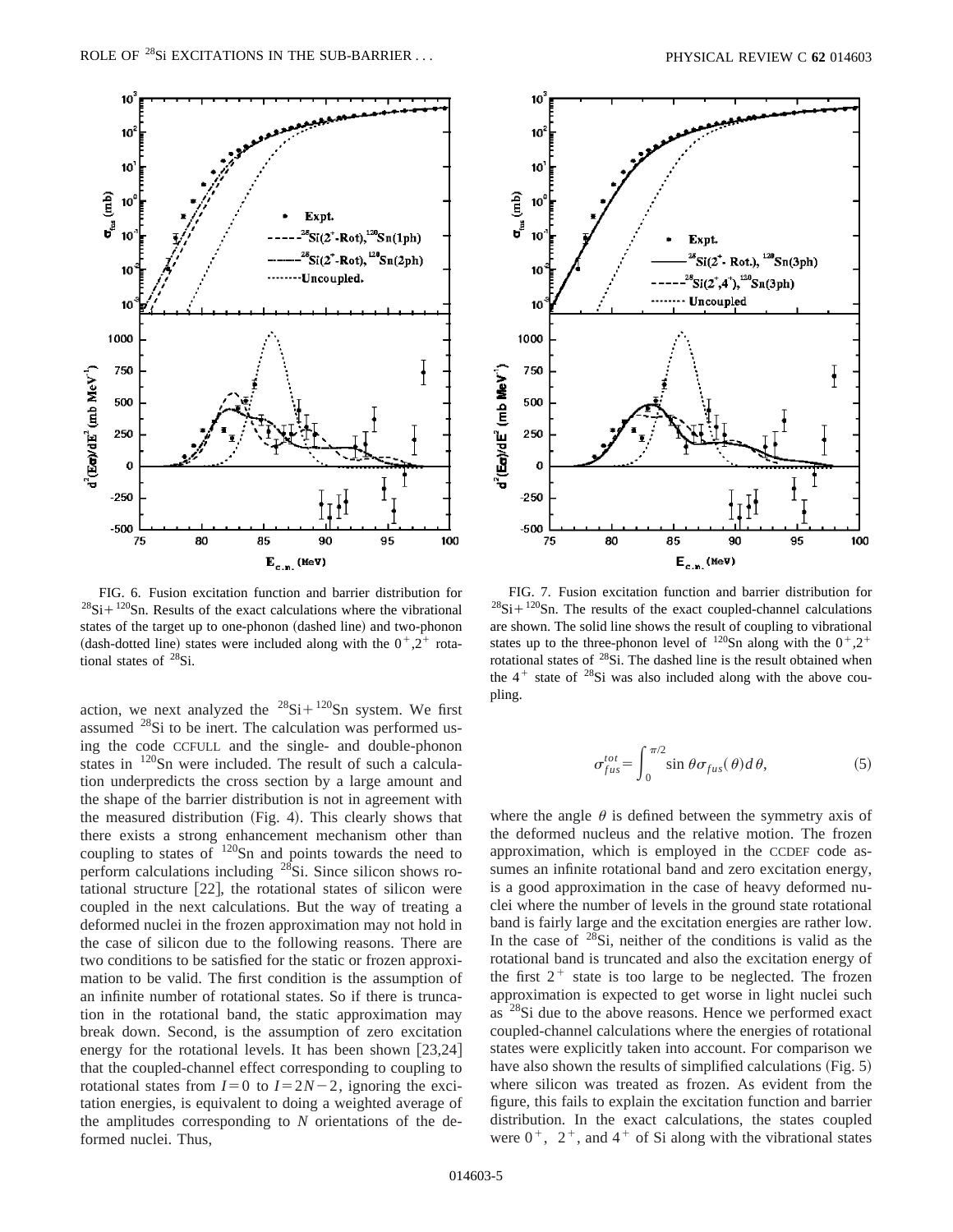of Sn (up to two phonons). The results are shown in Fig. 4. It can be seen that the coupling to the rotational states of  $^{28}Si$ brings in an additional enhancement of 2 MeV and gives a reasonable fit to the excitation function. The agreement between the calculated and measured distributions is not, however, very good.

One might wonder whether the truncation of the rotational couplings in 28Si has something to do with this disagreement. It is, however, not the case as can be seen in Fig. 6. The calculations shown in this figure include only the  $2^+$ state in  $28Si$ , together with the phonon excitations in the target nucleus. The figure shows that the removal of the coupling to the  $4^+$  state does not make any major change. The contribution from the hexadecapole deformation was also estimated by doing calculations with a  $\beta_4$  value of 0.1. But this did not seem to make any appreciable change in the excitation function and barrier distribution. We next investigated effects of higher phonon excitations on  $120$ Sn. Although they do not play any important role in the  ${}^{16}O + {}^{120}Sn$  reaction, due to the larger  $Z<sub>n</sub>Z<sub>t</sub>$ , the higher phonon excitations might have appreciable strength in the  $^{28}$ Si+ $^{120}$ Sn case. Figure 7 shows results of the CCFULL calculation which includes up to the three-phonon states of  $120$ Sn along with the 2<sup>+</sup> state of  $28$ Si. The agreement seems to improve significantly. The discrepancy between the experimental data and the calculations around 90 MeV could be due to the reasons given in the previous section. The phonons included in the above calculation were  $(2^+, 3^-, 2^+ \otimes 2^+, 2^+ \otimes 3^-, 3^- \otimes 3^-,$  $(2^+)^2 \otimes 3^-$ ,  $(2^+)^3$ ,  $(3^-)^2 \otimes 2^+$ , and  $(3^-)^3$ ). At the same time we performed calculations including couplings to the  $2^+$ , 4<sup>+</sup> states of <sup>28</sup>Si along with coupling to the three-phonon states of  $120$ Sn. We found that they do not lead to a good fit to the barrier distribution even though the enhancements produced by both coupling schemes were almost the same.

- [1] N. Rowley, G. R. Satchler, and P. H. Stelson, Phys. Lett. B 254, 25 (1991); N. Rowley, Nucl. Phys. A538, 205c (1992).
- [2] J. R. Leigh, M. Dasgupta, D. J. Hinde, J. C. Mein, C. R. Morton, R. C. Lemmon, J. P. Lestone, J. O. Newton, H. Timmers, J. X. Wei, and N. Rowley, Phys. Rev. C **52**, 3151  $(1995).$
- [3] A. M. Stefanini, D. Ackermann, L. Corradi, J. H. He, G. Montagnoli, S. Beghini, F. Scarlassara, and G. F. Segato, Phys. Rev. C 52, R1727 (1995); Phys. Rev. Lett. 74, 864 (1995).
- [4] C. R. Morton, M. Dasgupta, D. J. Hinde, J. R. Leigh, R. C. Lemmone, J. P. Lestone, J. C. Mein, J. O. Newton, H. Timmers, N. Rowley, and A. T. Kruppa, Phys. Rev. Lett. **72**, 4074  $(1994).$
- [5] J. X. Wei, J. R. Leigh, D. J. Hinde, J. O. Newton, R. C. Lemmon, S. Elfstrom, J. X. Chen, and N. Rowley, Phys. Rev. Lett. **67**, 3368 (1991).
- [6] J. D. Bierman, P. Chan, J. F. Liang, M. P. Kelly, A. A. Sonzogni, and R. Vandenbosch, Phys. Rev. Lett. **76**, 1587  $(1996).$
- [7] M. Dasgupta, D. J. Hinde, J. R. Leigh, R. C. Lemmon, J. C. Mein, C. R. Morton, and H. Timmers, in *Proceedings of the*

### **IV. CONCLUSION**

We performed fusion measurements on the systems  $^{16}O$ and  $^{28}Si + ^{120}Sn$  to identify the channels which are relevant in the reaction process. Analysis of our data for the  $O+Sn$ system indicates that coupling to the vibrational state of Sn (up to the two-phonon level) is sufficient to explain the structure of the barrier distribution and the excitation function. There was no indication for the need to couple to the vibrational states of oxygen, whereas the analysis of the  $Si + Sn$ data clearly brings out the significance of rotational behavior of 28Si in the reaction mechanism and also gives insight into the magnitude of the collective excitation. In this system, the coupling to  $0^+, 2^+$  rotational states of <sup>28</sup>Si along with phonon coupling up to three-phonon level in  $120$ Sn is found to be the relevant channels. The need for coupling to higher phonon states as the  $Z_p Z_t$  increases is evident from these results. The small disagreement in the barrier distribution at the lowest energies could be due to the coupling to positive *Q*-value transfer channels  $(2n, 3n,$  and  $4n$  pickup) which were not included in the present calculations. However in the case of weak transfer coupling, the net effect will appear only at the tail of the low-energy side of the barrier distribution.

#### **ACKNOWLEDGMENTS**

The authors wish to acknowledge the help from the accelerator staff at Nuclear Science Center, New Delhi for providing a stable beam during the experiment. We would like to acknowledge Prof. G. K. Mehta, Director (NSC) for his encouragement during the course of this work. Help received from Akhil Jhingan during the experiment is acknowledged. Useful discussion with Dr. M. Dasgupta  $(ANU)$  is also acknowledged.

*International Workshop on ''Heavy-Ion Fusion: Exploring the Variety of Nuclear Properties,'' Padua, Italy, 1994*, edited by A. M. Stefanini et al. (World Scientific, Singapore, 1994), p. 115.

- [8] A. K. Sinha, N. Madhavan, J. J. Das, P. Sugathan, D. O. Kataria, A. P. Patro, and G. K. Mehta, Nucl. Instrum. Methods Phys. Res. A 339, 543 (1994).
- [9] A. M. Vinodkumar, K. M. Varier, N. V. S. V. Prasad, D. L. Sastry, A. K. Sinha, N. Madhavan, P. Sugathan, D. O. Kataria, and J. J. Das, Phys. Rev. C 53, 803 (1996); A. M. Vinodkumar, Ph.D. thesis, 1996, Calicut University, India.
- [10] N. V. S. V. Prasad, A. M. Vinodkumar, A. K. Sinha, K. M. Varier, D. L. Sastry, N. Madhavan, P. Sugathan, D. O. Kataria, and J. J. Das, Nucl. Phys. **A603**, 176 (1996).
- $[11]$  A. Gavron, Phys. Rev. C 21, 230  $(1980)$ .
- [12] C. H. Dasso and S. Landowne, Comput. Phys. Commun. 46, 187 (1987); J. Fernandez-Niello and C. H. Dasso, *ibid.* **54**, 409  $(1989).$
- [13] C. H. Dasso, S. Landowne, and A. Winther, Nucl. Phys. A405, 381 (1983); **A407**, 221 (1983).
- [14] M. Dasgupta, A. Navin, Y. K. Agarwal, C. V. K. Baba, H. C.